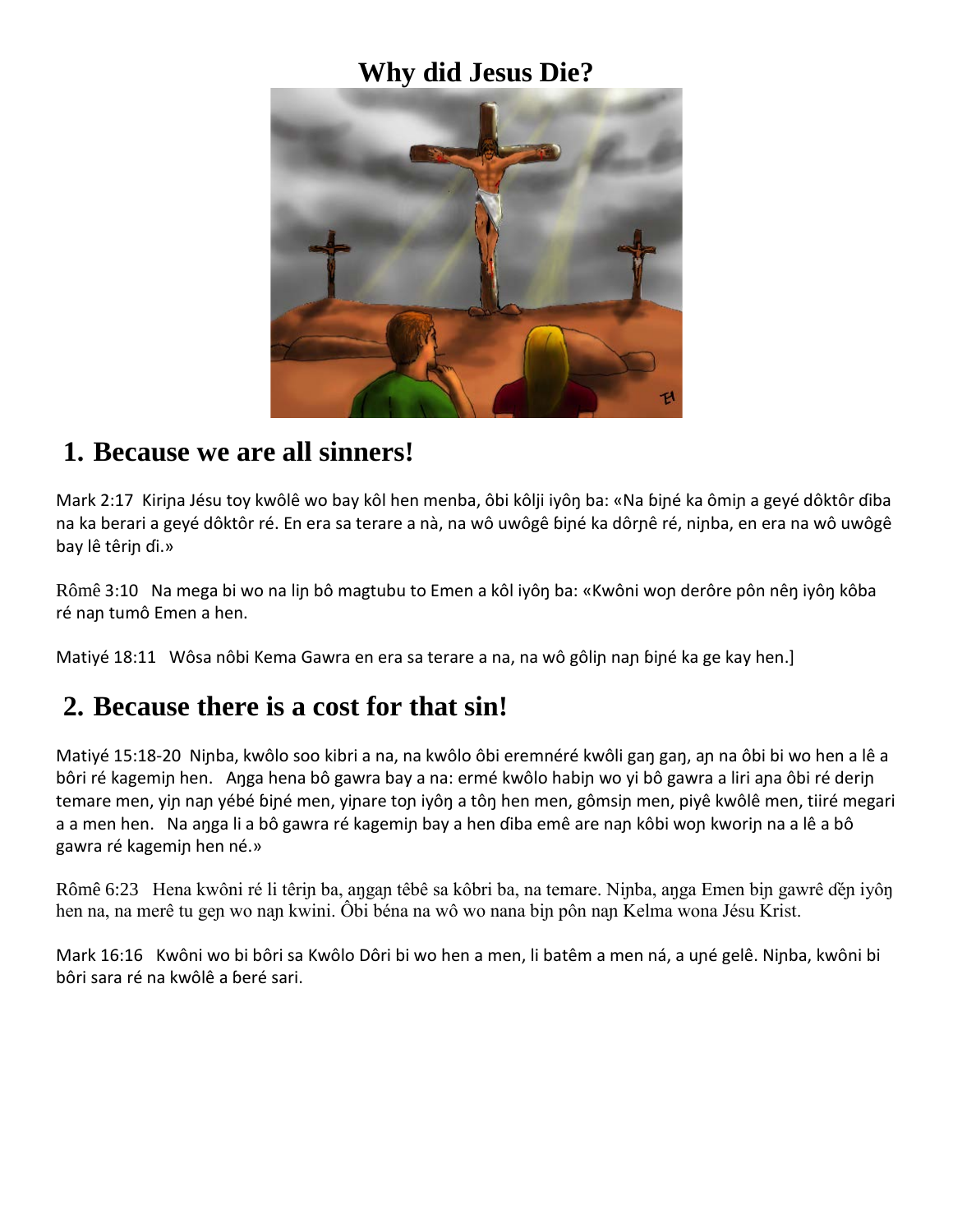

**There is a cost for sin!**

# **3. Because Jesus died and paid for our sins on the cross!**

Matiyé 1:21 wôsa kwoo wo hende yi hen na, na nan néé wo Tunu ton hendi bô bôrê, an hende a yê kema iba an já uwôgeri Jésu, wôsa na ôbi a gôlin nan balêri sa têrin lêreji a hen.»

Rômê 5:8 Niɲba, Jésu Krist ba, ma wô sarna kiriɲa nana baɲ bô têriɲ a tô. Na hen iyôŋ a Emen né geléna geyé wo ɗiré geyéna hen.

John 3:16 Wôsa Emen gey biné ka sa terare a nà, daman ana ré jon nan Kemari wo pôn nên nên hari hen sa terare a nà, bi i i wo ré bi bôri sari a ba, ré mêne ré, ninba, ré mô nan kwini.

Matiyé 18:11 Wôsa nôbi Kema Gawra en era sa terare a na, na wô gôlin nan biné ka ge kay hen.]

# **4. Salvation is a free gift, not by good works. You must take God's word for it, and trust Jesus alone!**

Jé lê bay jé 4:12 Na ligiri ôbi a pôn nêŋ a kené uɲé kini gelê ɗiba, kini gelê wo ɗaŋgi naɲ, wôsa sa terare a nà kêm na, Emen na bi hini kwôni wo ɗangi wo ré gôlin nan biné ba, nan.»

Epêsiɲê 2:8-9 Na tiri, Emen gôliɲ naɲ ken naɲ bô derê wori men, wô sa kibi aŋga Jésu li hen a men. Na wô kibi lê aŋgaŋge ka dôri a kené gôlin hen né, niɲba, Emen béŋge na ɗén iyôŋ. Ka kelê yaŋ ba, ré na sa kibi jé lêrenge wo dôri ana Emen né gôlin nan ken hen. A iyôn ba, kwôni a nêmê dê dengôri sara ré pa pa.

Tit 3:5 na sa kibi lê aŋgaɲ derôre ka na nana li hen né, niɲba, na sa kibi bô derê wori mera. Ôbi na gôliɲ naɲ na sa kibi néé wo Tunu ton hendi bô bôrê to béna nana yên ɗan hen men, béna gelê wo kôrbi a men sa kibi pelé wo hende peléna aɲ nana sél hen.

# **5. We must put our faith and trust in Christ alone!**

Mark 9:23 Jésu kôli iyôŋ ba: «Wô mi a jeré kôl: ‹Hena jeré nêm ba?› Ani a gôliɲ kwôni wo bi bôri sa Emen a ré.»